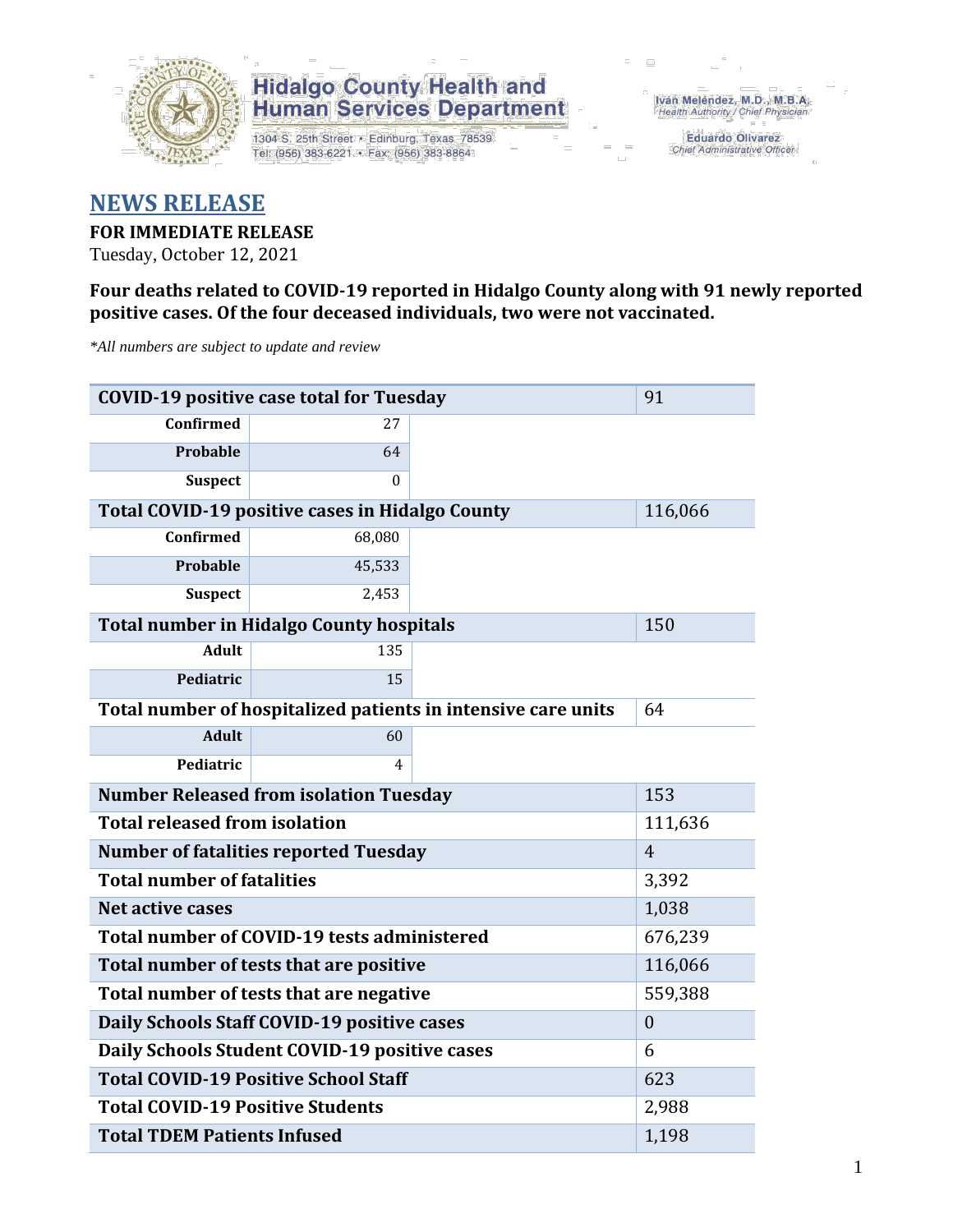

1304 S. 25th Street · Edinburg, Texas 78539 Tel: (956) 383-6221 · Fax: (956) 383-8864

Iván Meléndez, M.D., M.B.A.<br>Health Authority / Chief Physician

**Eduardo Olivarez** Chief Administrative Officer

*Hidalgo County uses the case status definition provided by the Texas Department of State Health Service's 2020 Epi Case Criteria Guide revised November 2020.*

- *1. Confirmed: A person who has tested positive through a molecular or PCR (oral or nasal swabs) test that looks for the presence of the virus's genetic material.*
- *2. Probable: A person who meets presumptive laboratory evidence through detection of COVID-19 by antigen test in a respiratory specimen.*
- *3. Suspect: A person who meets supported laboratory evidence through detection of specific antibodies in serum, plasma, whole body, and no prior history of being confirmed or probable case.*

*For more information of case status definition for COVID-19, please refer to:*

<https://www.dshs.state.tx.us/IDCU/investigation/epi-case-criteria-guide/2020-Epi-Case-Criteria-Guide.pdf>

|                | <b>Age Range</b> | <b>Gender</b> | <b>City</b>     |
|----------------|------------------|---------------|-----------------|
| 1              | $70+$            | Male          | Edinburg        |
| $\overline{2}$ | 60s              | Male          | McAllen         |
| 3              | $70+$            | Male          | <b>Mercedes</b> |
| 4              | 70+              | Female        | Weslaco         |

### The deaths include: The deaths include: Case Breakdown by Age Group:

| <b>Age Range</b> | <b>Number of Cases</b> |
|------------------|------------------------|
| $0 - 11$         | 38                     |
| $12 - 19$        | 16                     |
| 20s              | 10                     |
| 30 <sub>s</sub>  | 13                     |
| 40s              | 4                      |
| 50s              | 0                      |
| 60s              | 6                      |
| $70+$            | 4                      |
| Total:           | 91                     |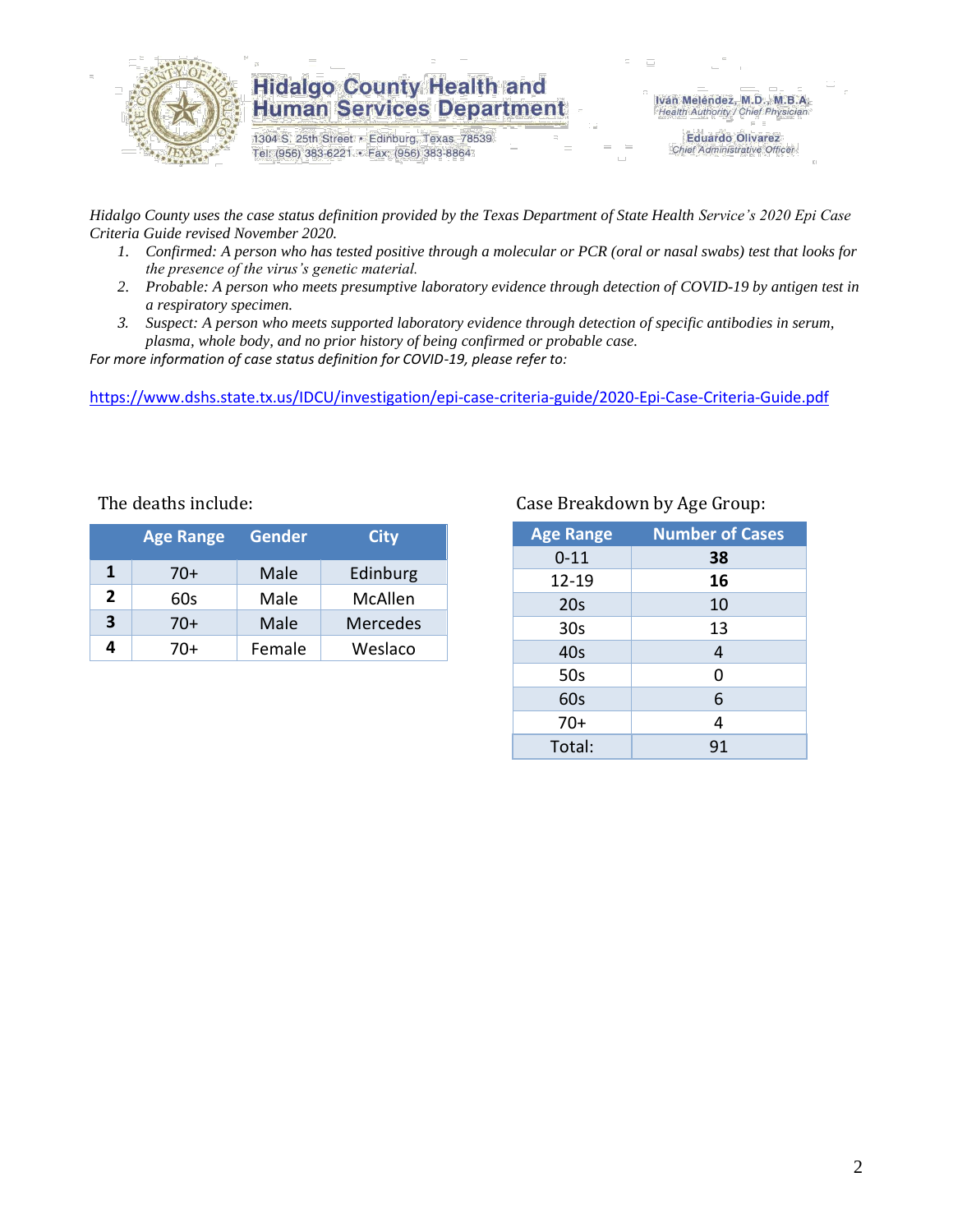

1304 S. 25th Street · Edinburg, Texas 78539 Tel: (956) 383-6221 · Fax: (956) 383-8864

Eduardo Olivarez<br>Chief Administrative Officer

### Tuesday, October 12, 2021 positive cases include:

|                | <b>Age Range</b> | <b>Gender</b> | <b>City</b> |    | <b>Age Range</b> | <b>Gender</b> | <b>City</b> |
|----------------|------------------|---------------|-------------|----|------------------|---------------|-------------|
| $\mathbf{1}$   | $0 - 19$         | м             | Alamo       | 47 | $0 - 19$         | F             | McAllen     |
| 2              | 20s              | F             | Alamo       | 48 | 20s              | M             | McAllen     |
| 3              | $70+$            | M             | Alamo       | 49 | 20s              | F             | McAllen     |
| 4              | $70+$            | M             | Alamo       | 50 | 30 <sub>s</sub>  | F             | McAllen     |
| 5              | $0 - 19$         | F             | Donna       | 51 | 30 <sub>s</sub>  | F             | McAllen     |
| 6              | $0 - 19$         | F             | Donna       | 52 | 60s              | M             | McAllen     |
| $\overline{7}$ | $0 - 19$         | M             | Donna       | 53 | $0 - 19$         | M             | Mercedes    |
| 8              | $0 - 19$         | F             | Donna       | 54 | 30 <sub>s</sub>  | F.            | Mercedes    |
| 9              | $0 - 19$         | F             | Donna       | 55 | $0 - 19$         | M             | Mission     |
| 10             | $0 - 19$         | M             | Donna       | 56 | $0 - 19$         | M             | Mission     |
| 11             | $0 - 19$         | F             | Donna       | 57 | $0 - 19$         | F             | Mission     |
| 12             | $0 - 19$         | M             | Donna       | 58 | $0 - 19$         | M             | Mission     |
| 13             | $0 - 19$         | M             | Donna       | 59 | $0 - 19$         | M             | Mission     |
| 14             | $0 - 19$         | M             | Donna       | 60 | $0 - 19$         | F             | Mission     |
| 15             | $0 - 19$         | M             | Donna       | 61 | $0 - 19$         | F             | Mission     |
| 16             | $0 - 19$         | F             | Donna       | 62 | $0 - 19$         | F             | Mission     |
| 17             | $0 - 19$         | F             | Donna       | 63 | 30 <sub>s</sub>  | F             | Mission     |
| 18             | $0 - 19$         | F             | Donna       | 64 | 30s              | F             | Mission     |
| 19             | $0 - 19$         | F             | Donna       | 65 | 30 <sub>s</sub>  | F             | Mission     |
| 20             | $0 - 19$         | F             | Donna       | 66 | 60s              | F             | Mission     |
| 21             | $0 - 19$         | M             | Donna       | 67 | $70+$            | F             | Mission     |
| 22             | $0 - 19$         | м             | Donna       | 68 | $0 - 19$         | M             | Pharr       |
| 23             | $0 - 19$         | F             | Donna       | 69 | $0 - 19$         | M             | Pharr       |
| 24             | $0 - 19$         | F             | Donna       | 70 | $0 - 19$         | F             | Pharr       |
| 25             | $0 - 19$         | F             | Donna       | 71 | 20s              | F             | Pharr       |
| 26             | $0 - 19$         | M             | Donna       | 72 | 30s              | M             | Pharr       |
| 27             | $0 - 19$         | F             | Donna       | 73 | 30s              | M             | San Juan    |
| 28             | $0 - 19$         | F             | Donna       | 74 | $0 - 19$         | М             | Undisclosed |
| 29             | $0 - 19$         | F             | Donna       | 75 | $0 - 19$         | M             | Undisclosed |
| 30             | $0 - 19$         | M             | Donna       | 76 | 20s              | M             | Undisclosed |
| 31             | 20s              | F             | Donna       | 77 | 30 <sub>s</sub>  | M             | Undisclosed |
| 32             | 30 <sub>s</sub>  | F             | Donna       | 78 | 30s              | M             | Undisclosed |
| 33             | 60s              | F             | Donna       | 79 | 40s              | F             | Undisclosed |
| 34             | $0 - 19$         | F             | Edinburg    | 80 | 40s              | F             | Undisclosed |
| 35             | $0 - 19$         | F             | Edinburg    | 81 | 60s              | F             | Undisclosed |